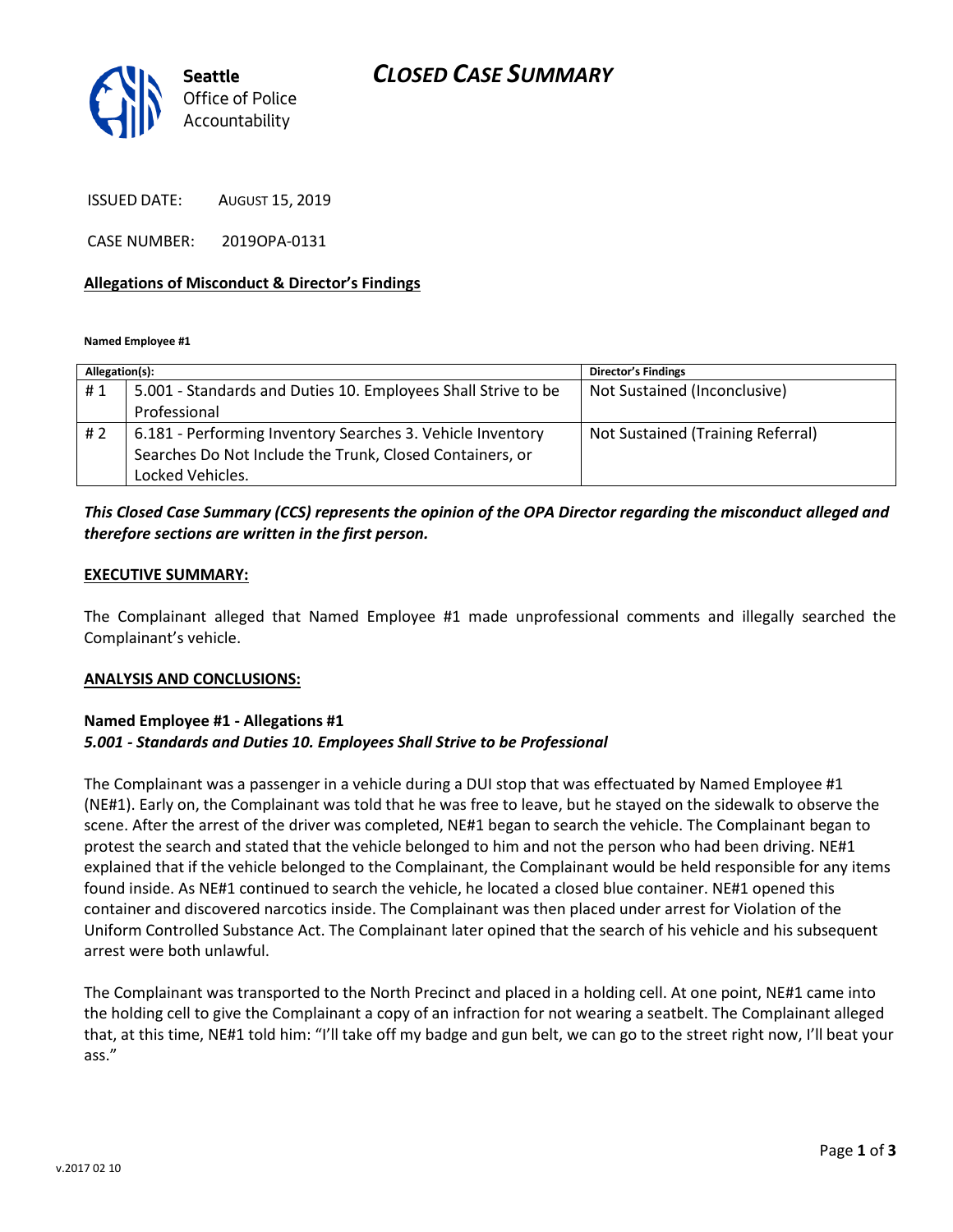

## *CLOSE CASE SUMMARY*

OPA CASE NUMBER: 2019OPA-0131

SPD Policy 5.001-POL-10 requires that SPD employees "strive to be professional at all times." The policy further instructs that "employees may not engage in behavior that undermines public trust in the Department, the officer, or other officers." (SPD Policy 5.001-POL-10.)

During his OPA interview, NE#1 stated that he did not recall making the statement attributed to him by the Complainant. NE#1 recounted that, while in the holding cell, the Complainant threatened him with possible gang retaliation. NE#1 told OPA that, in response, he let the Complainant know that he would "take the proper course of action necessary" and "use a proper force" to protect himself if the Complainant or any gang member tried to cause him physical harm. NE#1 acknowledged that he "may have said something that was not seen as professional" by SPD, but he defended his response to the Complainant as warranted given the threat that was made. Virtually all of NE#1's interaction with the Complainant was audio and video recorded. However, the video of the holding cell, which depicted a back and forth between NE#1 and the Complainant, did not have audio. The Complainant alleged that NE#1 threatened him. NE#1 denied threatening the Complainant and told OPA that he responded to the Complainant's threat against him. While NE#1 stated that his statement could possibly have been construed as unprofessional by the Department, he felt that what he said was appropriate under the circumstances.

If NE#1 was threatened with gang violence by the Complainant, it would not necessarily have been unprofessional to have responded that such a threat would be met with commensurate force. On the other hand, making a threat to a detainee, without any such justification, would clearly have been inappropriate. However, given the lack of evidence conclusively establishing what NE#1 said and the context in which he said it, there is an insufficient basis upon which to conclude that he violated Department policy. As such, I recommend that this allegation be Not Sustained – Inconclusive.

### Recommended Finding: **Not Sustained (Inconclusive)**

### **Named Employee #1 - Allegation #2**

## *6.181 - Performing Inventory Searches 3. Vehicle Inventory Searches Do Not Include the Trunk, Closed Containers, or Locked Vehicles.*

SPD Policy 6.181-POL-3 concerns vehicle inventory searches and which items or locations in a vehicle are exempt from being searched. The policy instructs that: "[O]fficers may not enter or access the trunk or closed containers inside of the vehicle in an effort to perform an inventory search." (SPD Policy 6.181-POL-3) The exception to this is "if there is a reasonable belief that items inside may pose a danger to the officer or police facility. Officers must be able to articulate supporting facts." (SPD Policy 6.181-POL-3(e).)

Based on OPA's review of the video, it appears that NE#1's decision to conduct a warrantless search the car and the closed container that he located therein was based on his belief that he could do so as part of an inventory search. NE#1 did not articulate on video his belief that anything within the closed container represented a potential threat of harm to officers or others. Moreover, he did not provide any articulation in his report to that effect.

During his OPA interview, NE#1 confirmed that, at the time of the incident, he was not familiar with this policy or the case law governing this type of situation. He told OPA that, since this incident, he reviewed relevant caselaw and now understood the parameters of inventory searches.